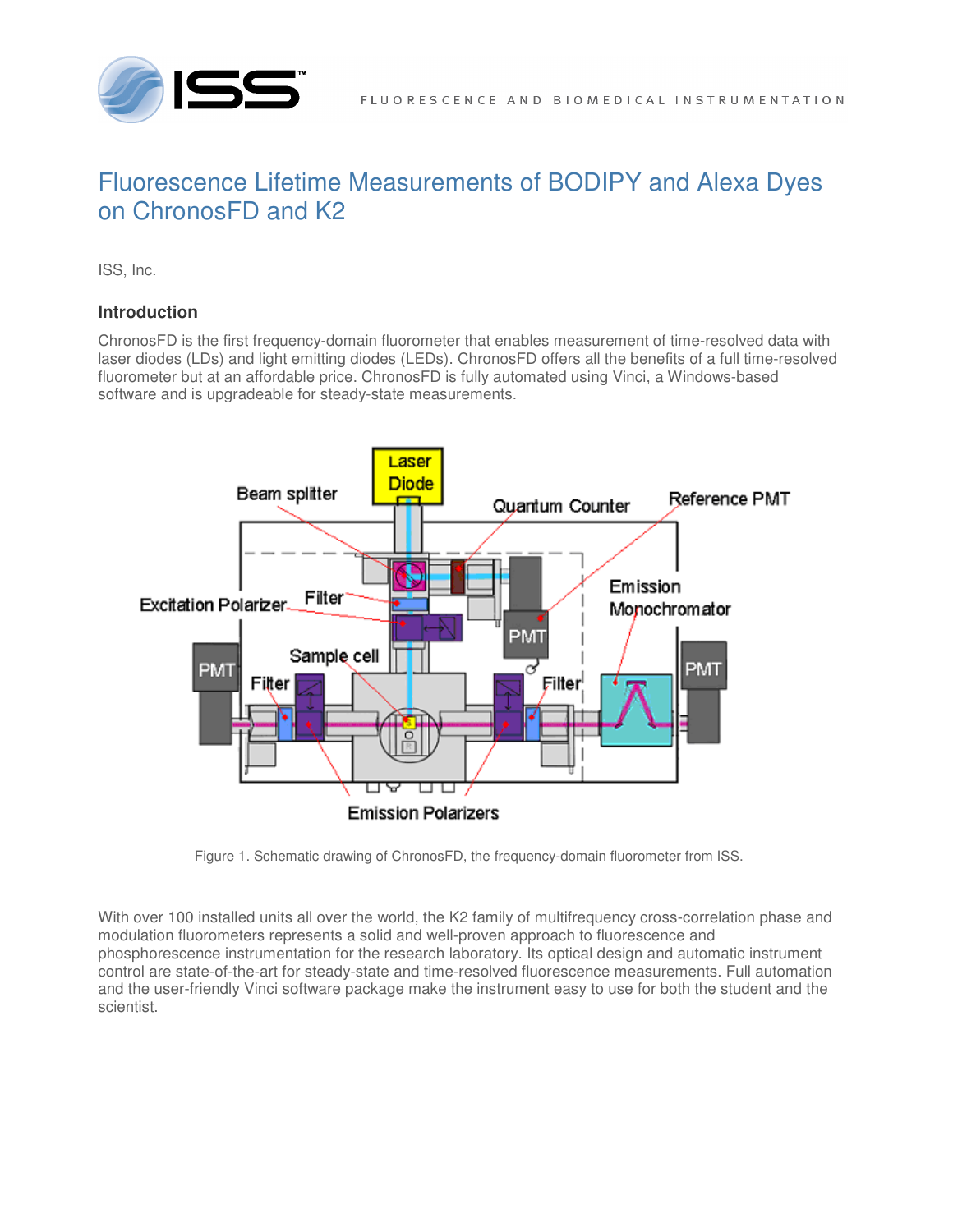



Figure 2. Schematic drawing of K2, the steady-state and time-resolved fluorometer from ISS.

K2 utilizes a Pockels Cell for light modulation and is capable of measuring lifetimes as low as a few hundred picoseconds using a conventional Xenon lamp (see measurement example below).

Lifetime measurements on ChronosFD are fast and easy. Switching light sources can be done in matter of minutes. LEDs and LDs provide excellent light sources with large modulation depth – up to 100% at certain frequencies, and they can be easily modulated up to 250 MHz (some up to 500 MHz). In this context we would like to refer you to the ISS Application Note: Frequency Domain Spectroscopy Using 280-nm and 300-nm LEDs.

For a demonstration of the capabilities of ChronosFD and K2 we have acquired lifetime measurements on a series of BODIPY and Alexa dyes.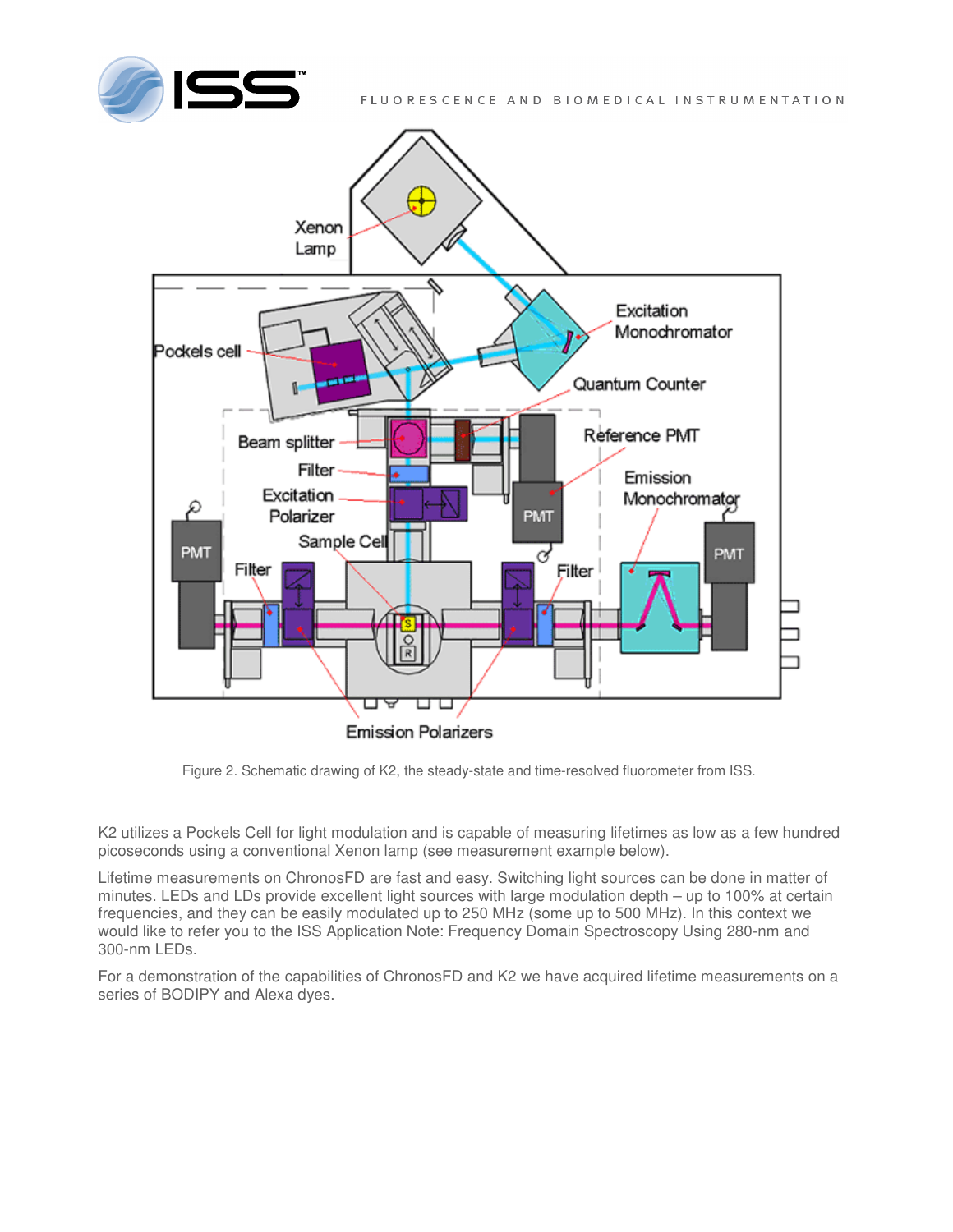

## **Experimental Data**



Figure 3. Frequency responses (phase and modulation) of BodipyFL in water acquired on ChronosFD using a 471-nm laser diode. The emission was collected through a high pass filter 520KV. The data is best fitted with a single exponential decay time of 5.87 ns ( $x^2 = 0.97$ ).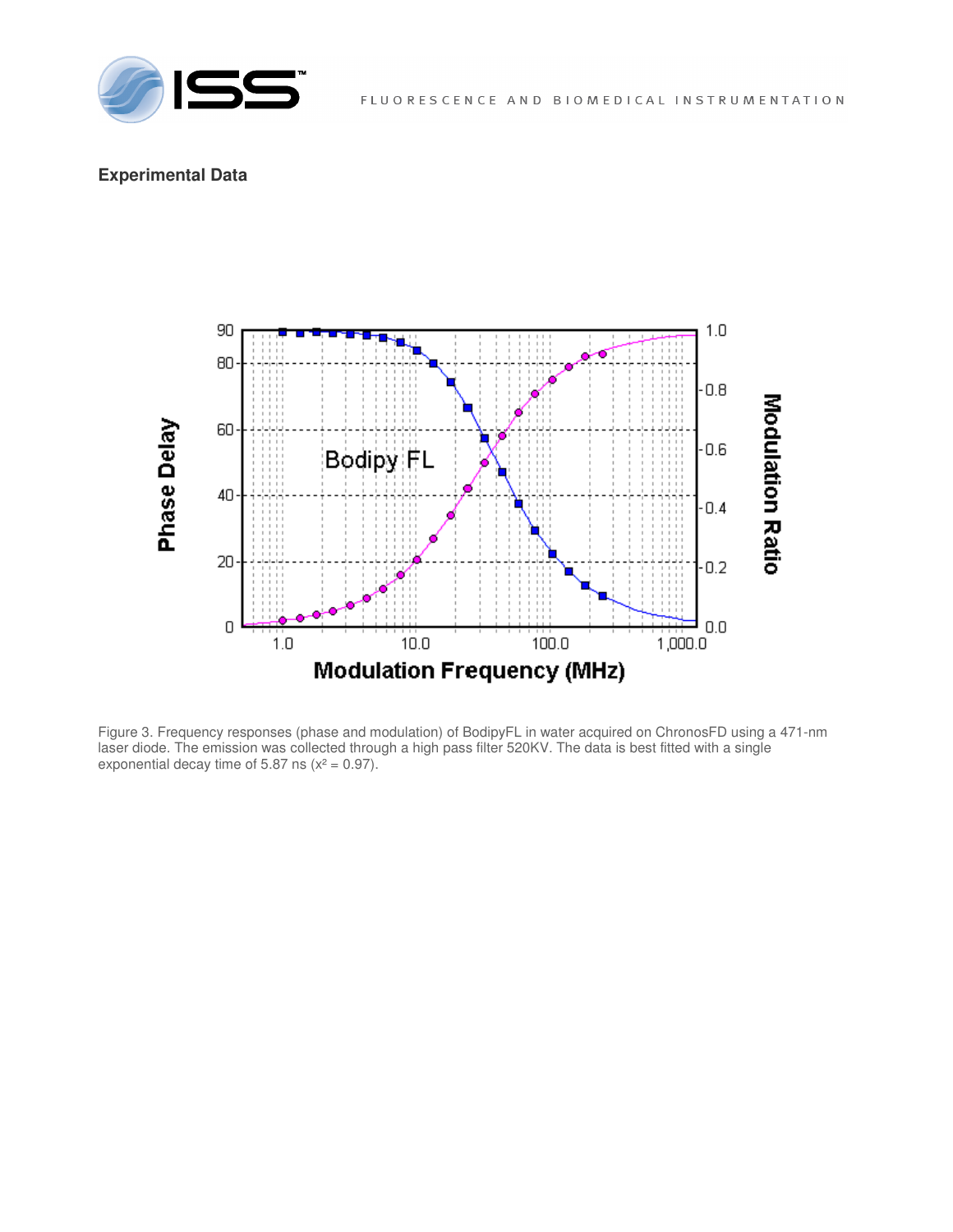



Figure 4. Frequency responses (phase and modulation) of IgG-BodipyFL conjugate in water acquired on ChronosFD using a 471-nm laser diode. The emission was collected through a 520KV high pass filter. The data is best fitted with a bi-exponential decay time of 10% - 1.3 ns, 90% - 5.5 ns, with an average lifetime of 5.08 ns ( $= 1.35$ ).



Figure 5. Frequency responses (phase and modulation) of Avidin-BodipyFL conjugate in water acquired on ChronosFD using a 471-nm laser diode. The emission was collected through a 520KV high pass filter. The data is best fitted with a tri-exponential decay time of 19% - 244 ps, 22% - 2.02 ns and 59% - 6.04 ns, with an average lifetime of 4.05 ns ( $x^2 =$ 1.43).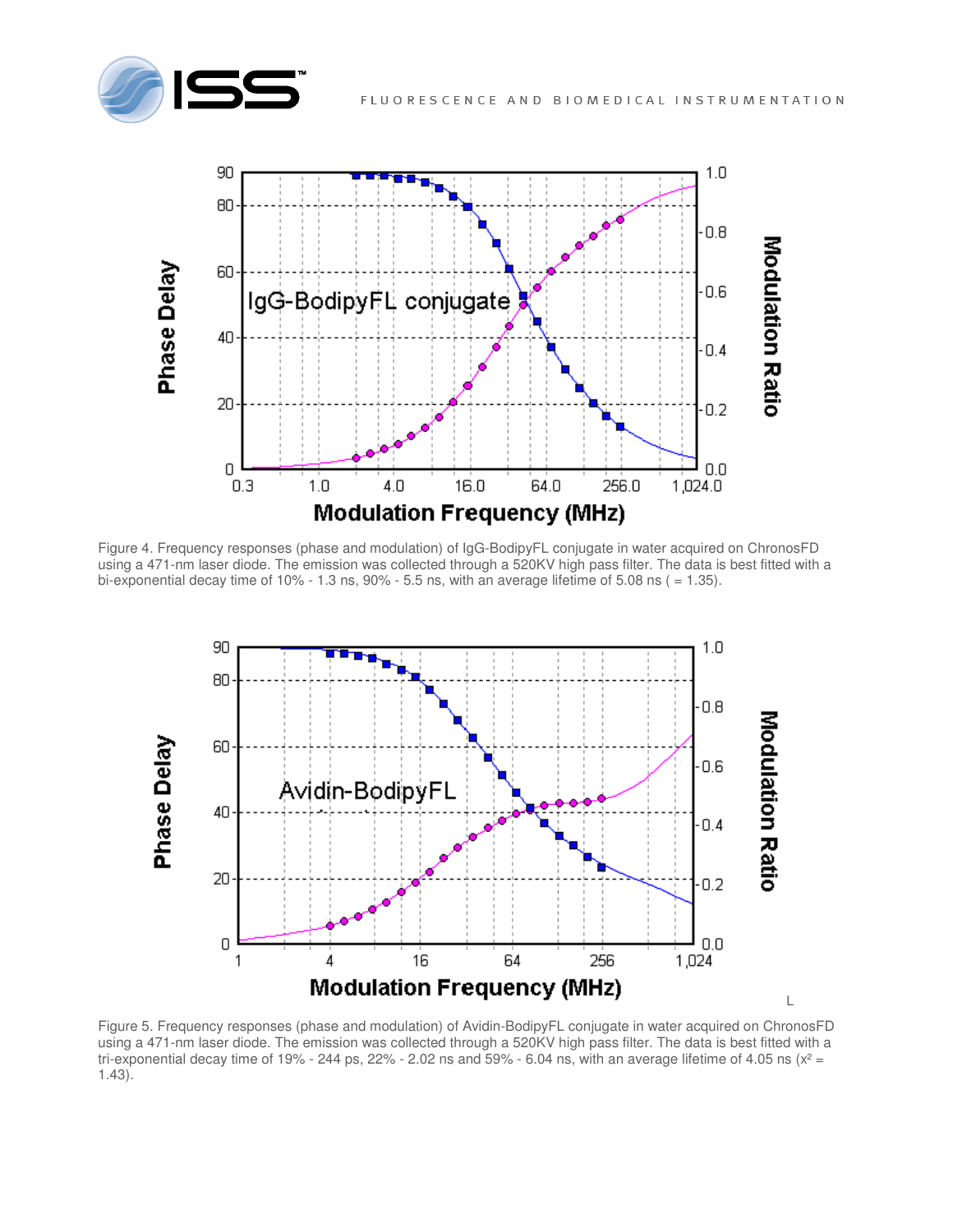



Figure 6. Frequency responses (phase and modulation) of Alexa 532 in water acquired on K2 using a Xenon lamp. The excitation wavelength was 470-nm. The emission was collected through a 545/65 band pass filter. The data is best fitted with a single exponential decay time of 2.53 ns ( $x^2 = 1.04$ ).



Figure 7. Frequency responses (phase and modulation) of Alexa 546 in water acquired on K2 using a Xenon lamp. The excitation wavelength was 485-nm with a 1mm slit size. The emission was collected through a 545/65 band pass filter. The data is best fitted with a single exponential decay time of 4.06 ns ( $x^2 = 0.98$ ).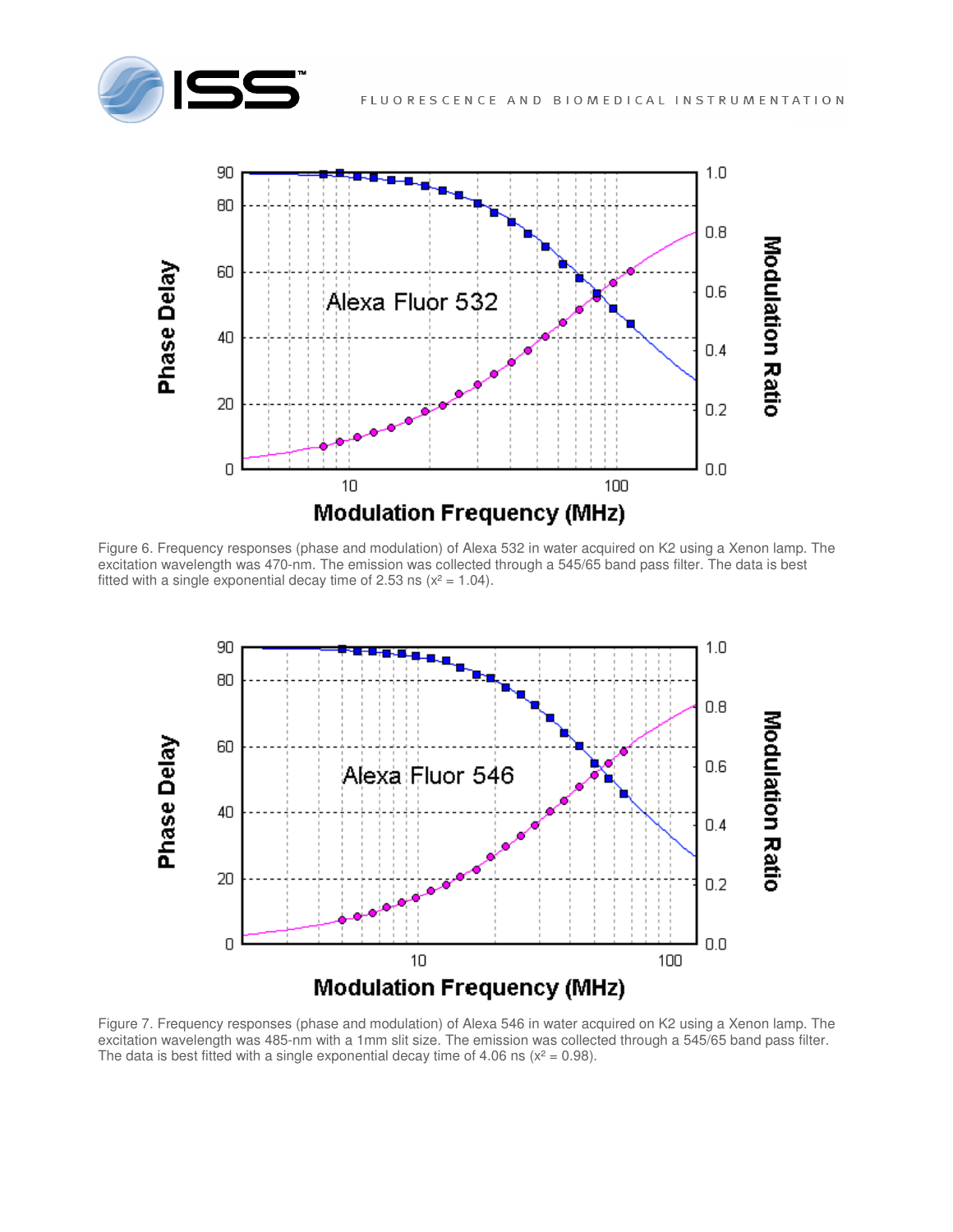



Figure 8. Frequency responses (phase and modulation) of Ethidium Bromide (EB) in presence of calf thymus DNA (0.1 mg/mL) acquired on ChronosFD using a laser diode excitation at 471-nm. The emission was collected through a high pass filter KV520. The data is best fitted with a mean bi-exponential decay time of 21.4 ns.



Figure 9. Frequency responses (phase and modulation) of Alexa 647 in water acquired on ChronosFD using a 635-nm laser diode. The emission was collected through a 660HP high pass filter. The data is best fitted with a single exponential decay time of 1.03 ns ( $x^2 = 1.05$ ).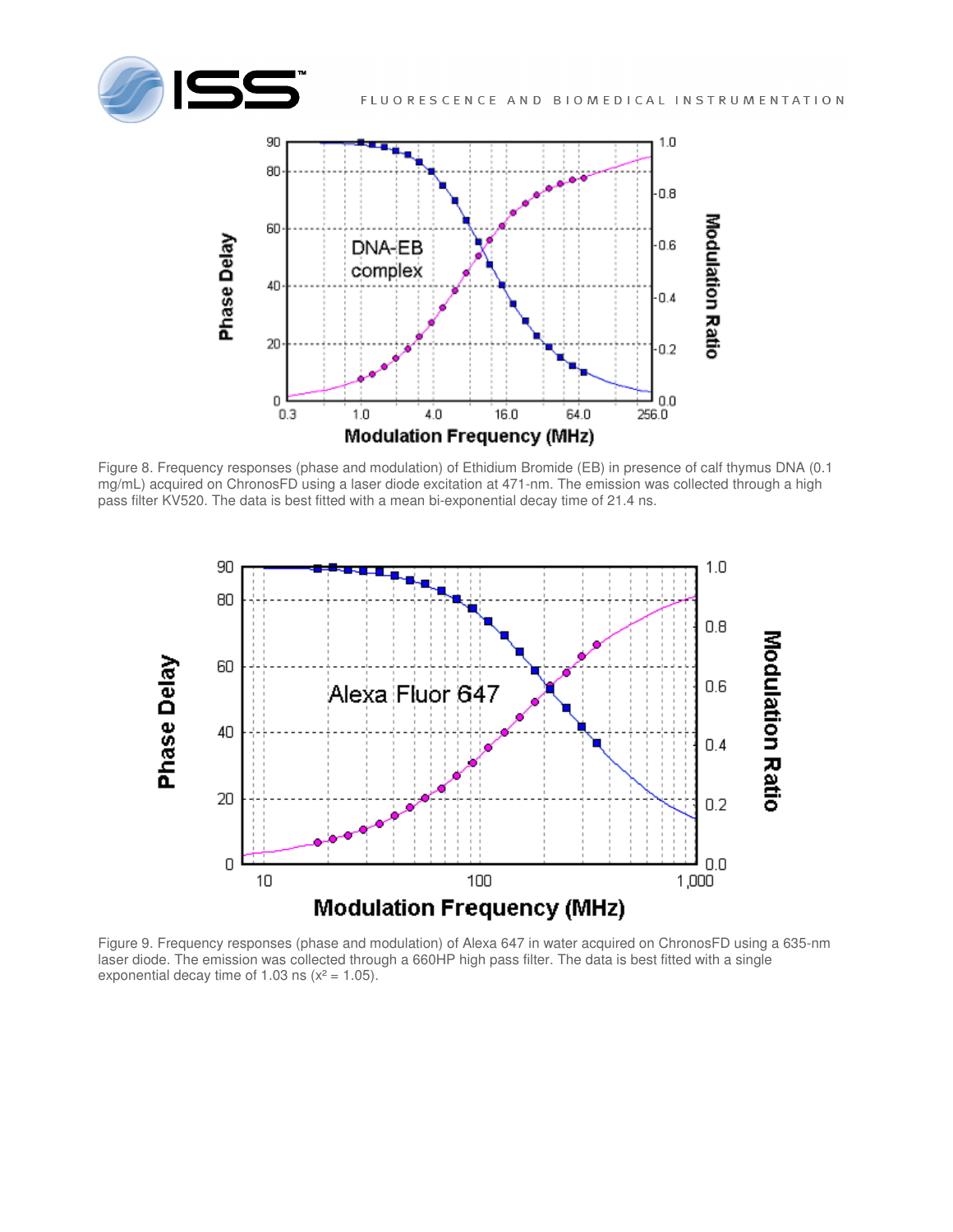



Figure 10. Frequency responses (phase and modulation) of Alexa 680 in water acquired on ChronosFD using a 635-nm laser diode. The emission was collected through a 660HP high pass filter. The data is best fitted with a single exponential decay time of 1.17 ns  $(x^2 = 1.72)$ .



Figure 11. Frequency responses (phase and modulation) of Alexa 700 in water acquired on ChronosFD using a 635-nm laser diode. The emission was collected through a 660HP high pass filter. The data is best fitted with a single exponential decay time of 1.01 ns  $(x^2 = 1.43)$ .